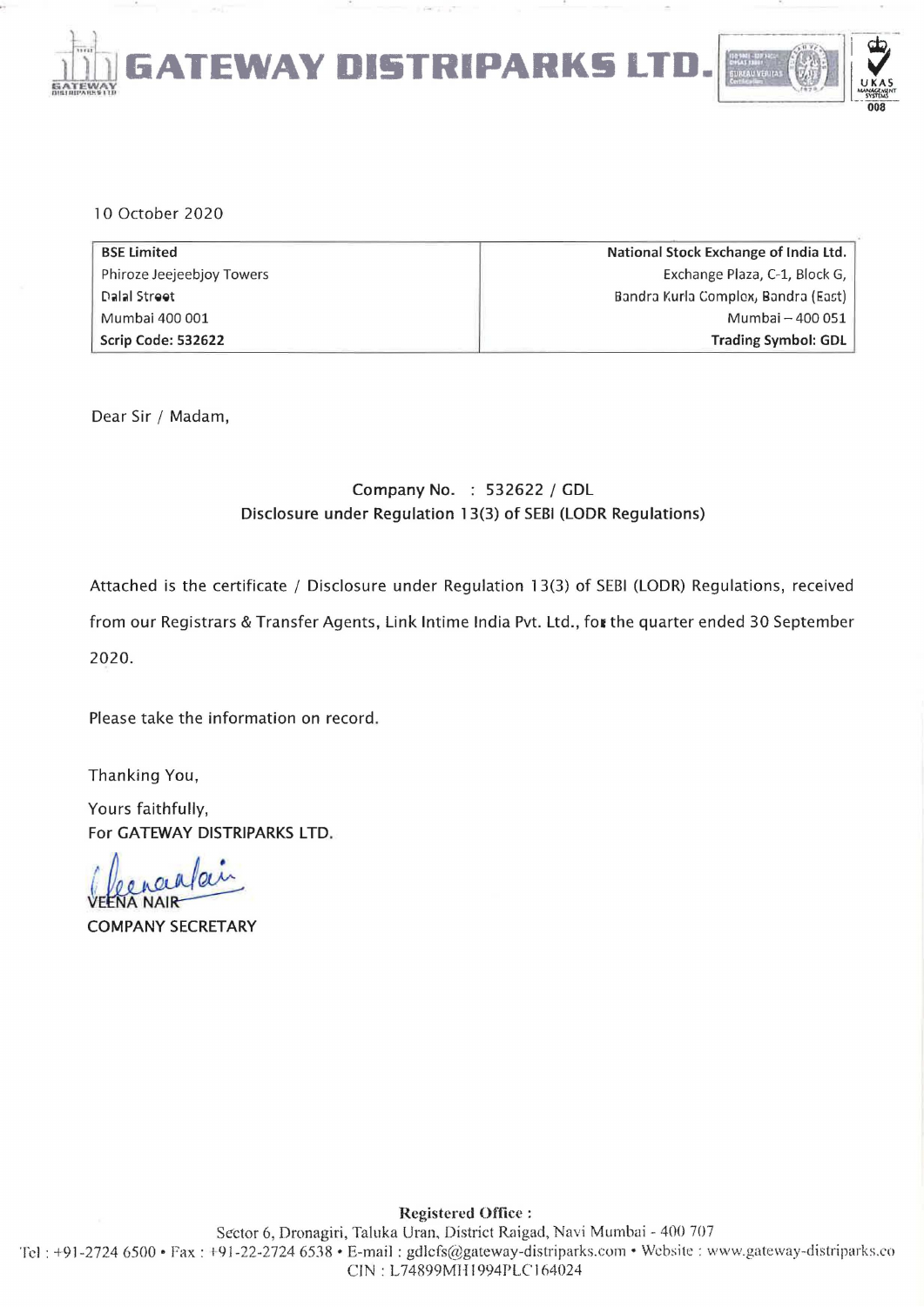**LINK Intime**  •

Link Intime India Pvt. Ltd. CIN : U67190MH1999PTC118368 C-101, 247 Park, L. B. S. Marg, Vikhroli (West), Mumbai - 400 083. Tel. : +91 2249186000 Fax: +91 22 4918 6060 E-mail: mumbai@linkintime.co.in Website: www.linkintime.co.in

à.

Date: 09.10.2020

To, Company Secretary Gateway Distriparks Limited Sector -6, Dronagiri , Taluka Uran, Dist Raigad Navi Mumbai -400707

# Sub: Statement of Investor complaints for the Quarter ended 30th September, 2020 under Regulation 13 (3) of the SEBI (Listing Obligations and Disclosure Requirements) Regulations, 2015.

We are the Registrar and Transfer Agent for Gateway Distriparks Limited.

This is to certify that we have not received any complaint letter from the shareholder for the period 01.07.2020 to 30.09.2020

The details of the complaints are given below.

| Particulars                                    | Quarter ended 30 <sup>th</sup> September, 2020 |  |
|------------------------------------------------|------------------------------------------------|--|
| <b>Investor Complaints:</b>                    |                                                |  |
| Pending at the beginning of the quarter        | Nil                                            |  |
| Received during the quarter                    | Nil                                            |  |
| Disposed of during the quarter                 | Nil                                            |  |
| Remaining unresolved at the end of the quarter | Nil                                            |  |

\* Further, Register of Members has been updated as on 30.09.2020

This is for your information.

For Link Intime India Private Ltd

Many

Authorized Signatory